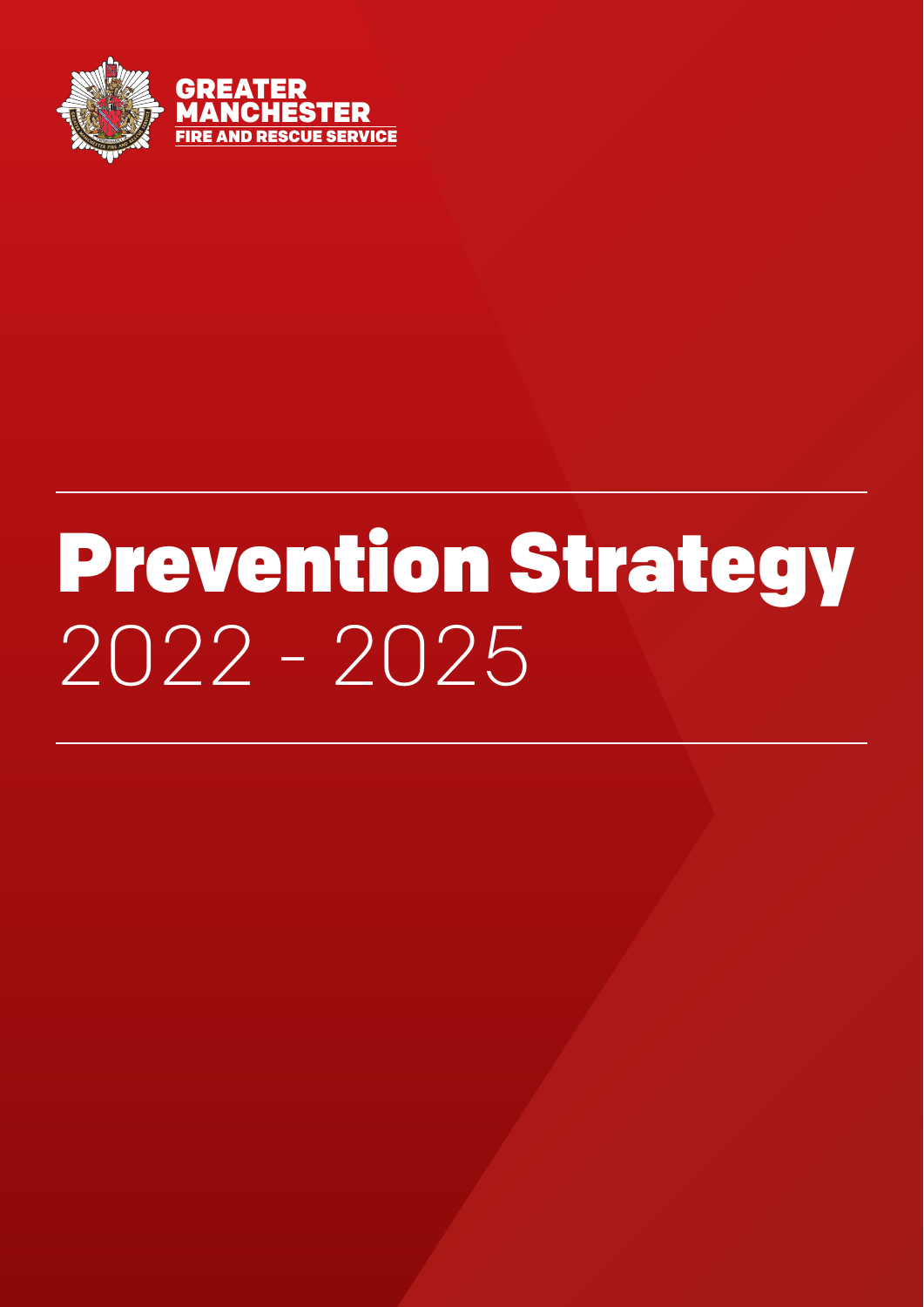# 1. Introduction

This document is Greater Manchester Fire and Rescue Services Prevention Strategy and sets out how we will develop and deliver our prevention functions to support our communities to adopt safer practices, improving their safety and wellbeing.

Preventing fire and other emergencies from happening is the most effective use of Greater Manchester Fire and Rescue Service (GMFRS) resources and remains the most effective way to save lives and improve the outcomes for the people of Greater **Manchester.** 

The delivery of this strategy enables GMFRS to meet its core functions under the Fire and Rescue Service (FRS) Act to promote fire safety, placing the prevention of fires and other emergencies at the heart of our activity. In addition, the strategy supports the requirement for FRS to promote prevention to those households and communities at greatest risk from fire in the home, and those most likely to engage in arson or deliberate fire setting as required by the Fire and Rescue National Framework (2018).

#### This Prevention Strategy supports the Fire Plan for Greater Manchester (2021 -25), which identifies six priorities for the Service.

- 1. Provide a fast, safe and effective response
- 2. Help people reduce the risks of fire and other emergencies
- 3. Help protect the built environment
- 4. Use resources sustainably and deliver the most value
- **5.** Develop a culture of excellence, equality and inclusivity
- **6.** Integrate our services in every locality, with those of partner agencies

The strategy covers the period 2022-25 and primarily supports the delivery of Priority 2 of the Fire Plan. The strategy also supports the delivery of the other priorities where applicable.

The Prevention Strategy also supports the ten priorities of the Greater Manchester Strategy, 'Our People, Our Place'. It places GMFRS at the centre of the communities it serves, ensuring that Greater Manchester is a place that thrives whilst supporting safer and stronger communities to start well, live well and age well. The person centred approach to prevention that GMFRS has adopted supports the Greater Manchester model by putting the individual at the centre of all the things that we do as a Service.

Our primary prevention offer focusses on reducing accidental fires and associated injuries and deaths through a targeted Home Fire Safety Assessment (HFSA) delivered by all front line workers, including volunteers and our partners. We also work closely with a range of other partners to reduce deliberate fires and anti-social behaviour.

GMFRS undertakes a wide range of prevention activities which reflect risk to local communities including road safety, water safety, height and entrapment risk, wider crime and disorder related incidents and a comprehensive programme of engagement with at-risk groups of all ages to build and support resilient communities.

This Prevention Strategy is built on a series of commitments to our communities and our partners. Our commitments are captured throughout the document in red boxes.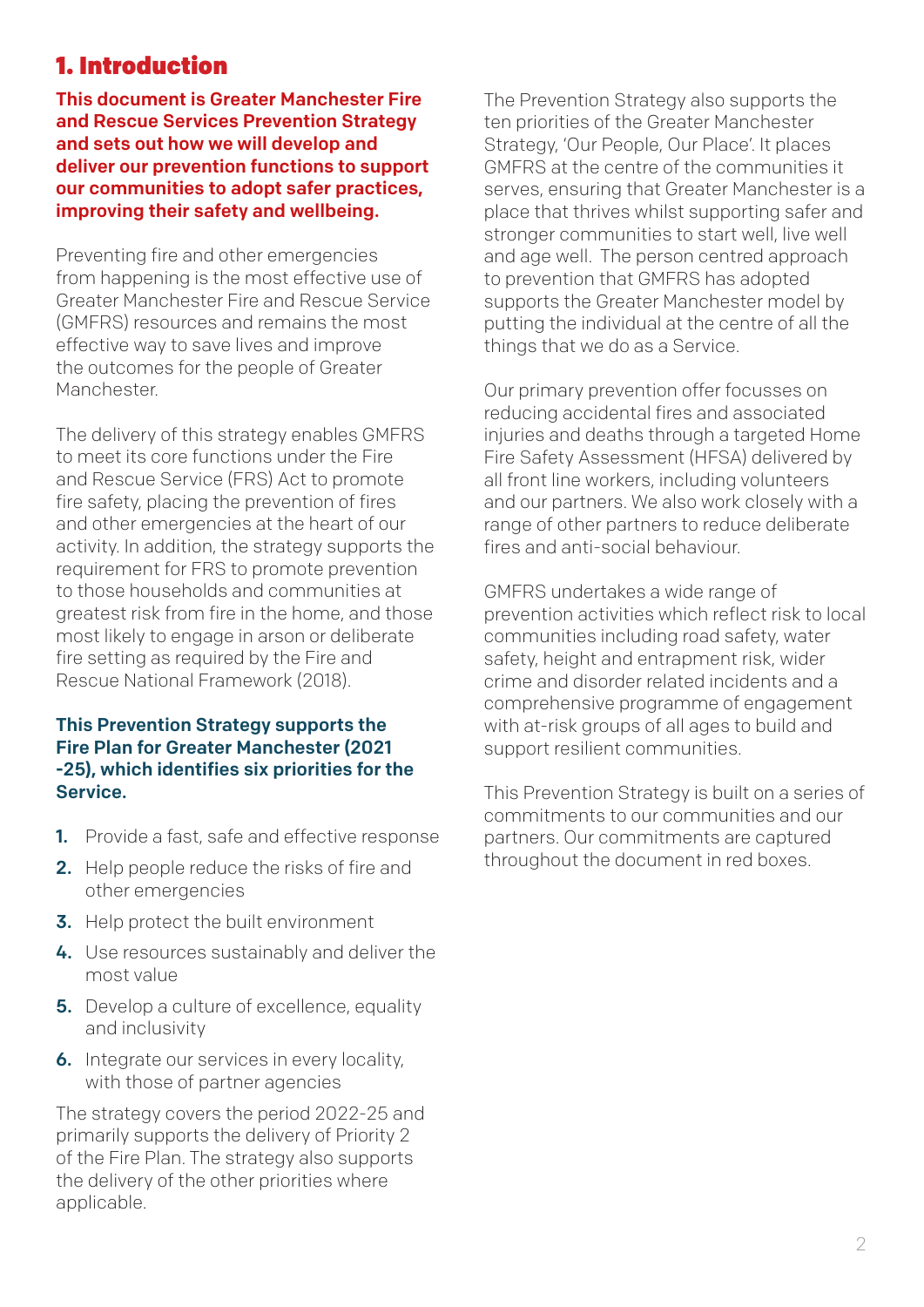## 2. A Person Centred Approach to Prevention

We commit to adopting a person centred approach to prevention and will publish a prevention action plan for Greater Manchester.

Put very simply, by adopting a person centred approach to prevention, GMFRS has committed to focusing support on the needs of the person and designing the service that we deliver around these needs.

GMFRS believes that the development of a consistent, professional and evidence based prevention function for all its delivery staff to meet the needs of our most vulnerable individuals, is the way to reduce fire and emergency incidents. This approach will adhere to the national Prevention Fire Standard as advocated by the Fire Standards Board and will ensure that we are targeting our prevention capacity to benefit those most at risk of fire and other related injuries as a result of an emergency.

We commit to adopting an all-age approach to our Prevention offer.

The Fire Plan commits to engaging all our communities in the development of local plans, and to embedding a "Start Safe, Live Safe, Age Safe" approach. GMFRS commits to adopting an all age approach to its Prevention Strategy that recognises the importance of engagement with children and young people, adults and older adults to ensure that prevention messages and approaches are tailored to the needs of all of our communities through the life course.

We will work with our public, private sector partners, voluntary and community sector groups to ensure that the needs of the individual are fully addressed as we seek to reduce fire and wider risk.

Ensuring equality of access to the services that GMFRS offers is central to the work that we do to engage all our communities. GMFRS commits to adopting the National Fire Chiefs Council (NFCC) Inclusion, Equality and Diversity Strategy which encourages FRS to undertake and strive to improve their assessment levels within the national Equality Standard for Local Government, thereby ensuring that all individuals and community groups can easily access our services and feel valued as we work together to promote safer communities.

We commit to adopting the NFCC Inclusion, Equality and Diversity Strategy.

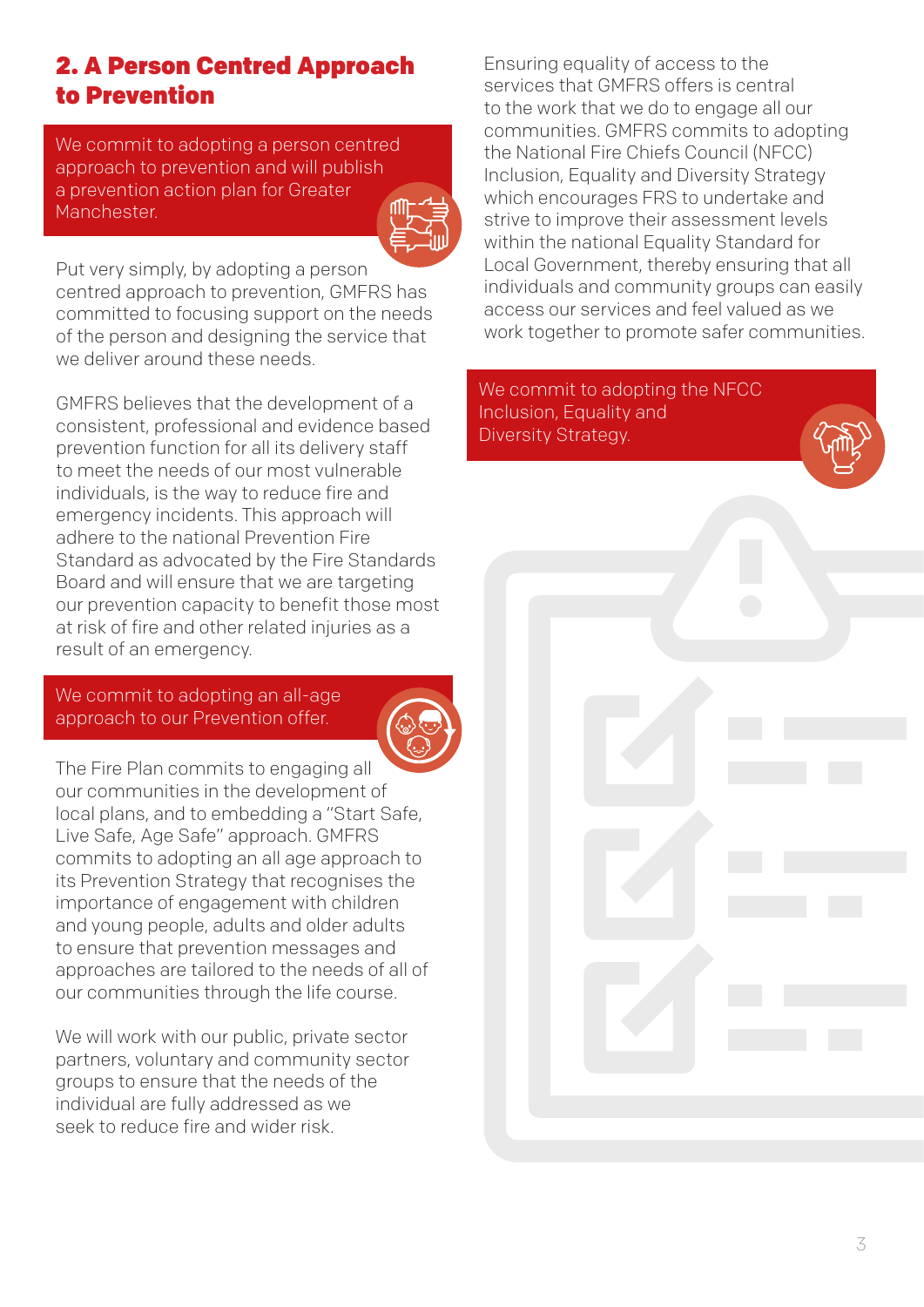## 3. Engagement and Locality Working

The Fire Plan commits to working in a more integrated way with partners to deliver joint responses to local problems, including the resourcing of place-based teams and joint initiatives where appropriate. Our Prevention Strategy is guided by our joint working with key strategic partners and the engagement of all our communities across Greater Manchester. If we are going to make our communities safer and more resilient then we must work in partnership with those same communities to deliver a person centred approach to prevention. This is in support of our core mission of 'Saving Lives, Protecting Communities, Working Together'.

Our operating model for all engagement and partnership working will be based upon locality working and will support the wider Greater Manchester Strategy, 'Our People, Our Place'.

We commit to developing locality plans to prevent fires and other emergencies, recognising the factors that drive increased fire and safety risk.



# 4. A Targeted Approach to Assessing Risk

All GMFRS prevention activities will be led by an accepted risk stratification model as part of the Community Risk Management Plan that targets those most at risk from fire and other emergencies in the home or other relevant setting. Individuals and groups that are at lower risk will still receive support, but this will be through targeted campaigns, online resources and telephone calls where appropriate.

Our prevention model will primarily focus our resources on those people and communities that the available data identifies as having a range of needs which places them or those they live alongside at 'increased' risk of fire and other emergencies. At the same time, we recognise that our risk stratification models need to identify those with 'lower' risk profiles so we can engage earlier and maximise models of self-help and empowerment through an enhanced digital solution.

The Fire Plan commits to working in a more integrated way with partners to develop a shared understanding of vulnerability, improve referral processes and deliver safety work where it is needed most.

We will work with appropriate strategic partners to strengthen our approach to the risk stratification of fire risk and other emergencies for Greater Manchester.

We will continually monitor research currently suggesting that the risks associated with home fire safety fall into three categories.

- Risk of having an accidental dwelling fire
- Risk of being a casualty in an accidental dwelling fire
- Risk of being killed in an accidental dwelling fire

4

We commit to producing an annual risk profile using available data sources to inform our prevention interventions in each locality.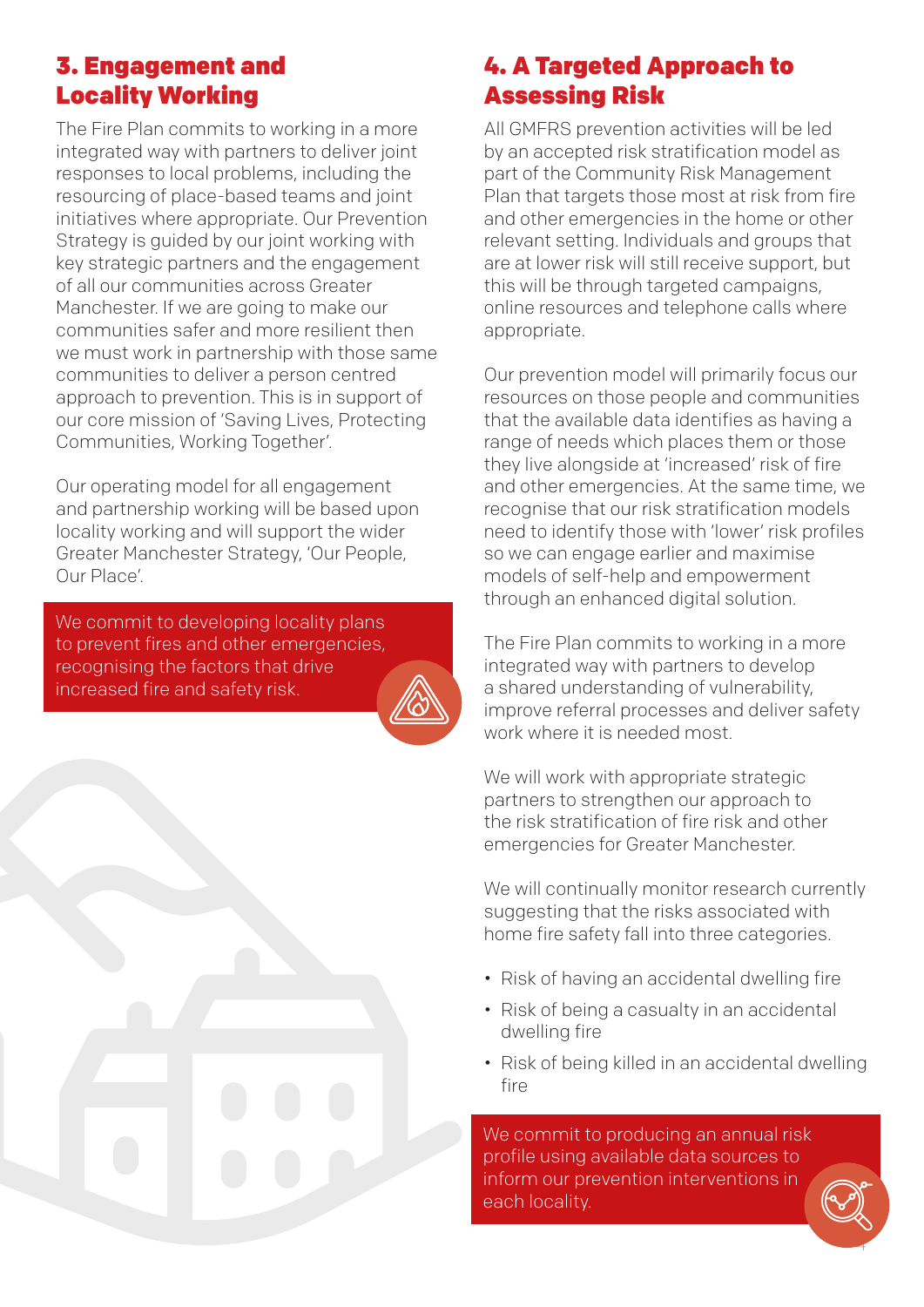We commit to producing an annual risk profile using available data sources and processes in a number of ways;

- Utilising MOSIAC, Exeter and other partnership and organisational data to identify at risk households
- Agreeing data sharing protocols through participation in place based teams
- Working with key partners who work with identified at risk groups
- Utilising data and information presented within the GMFRS fatal fires report
- Working with our Fire Investigation Team to identify any common trends or themes which may be a causal factor in the increased risk of fire
- Undertaking liaison with GMFRS locality teams to integrate Prevention data into area plans, aligned with local partnership objectives

We commit to establishing data and intelligence sharing agreements with our key strategic partners to support locality working.

The Fire Plan commits to implementing a risk-based approach to home fire safety assessments, freeing up resources to focus on the most vulnerable. As we move from a universal offer GMFRS will develop a range of tiered intervention approaches that will lead to reduced fire and safety risk, whilst recognising that other risks including road safety and water safety will also need to be modelled in a similar way. The model in figure 1. illustrates the national tiered approach as approved by the NFCC that will be adopted as part of the GMFRS Prevention Strategy with regards home safety.

As part of the development of the Prevention Strategy we commit to adopting the national Standard Data Collection Framework for home fire safety. This approach includes a consistent approach to data collection and a more joined up approach to measuring and aggregating the outcomes of fire and safety prevention interventions in the home setting.

We commit to adopting the National Standard Data Collection Framework for home fire safety.



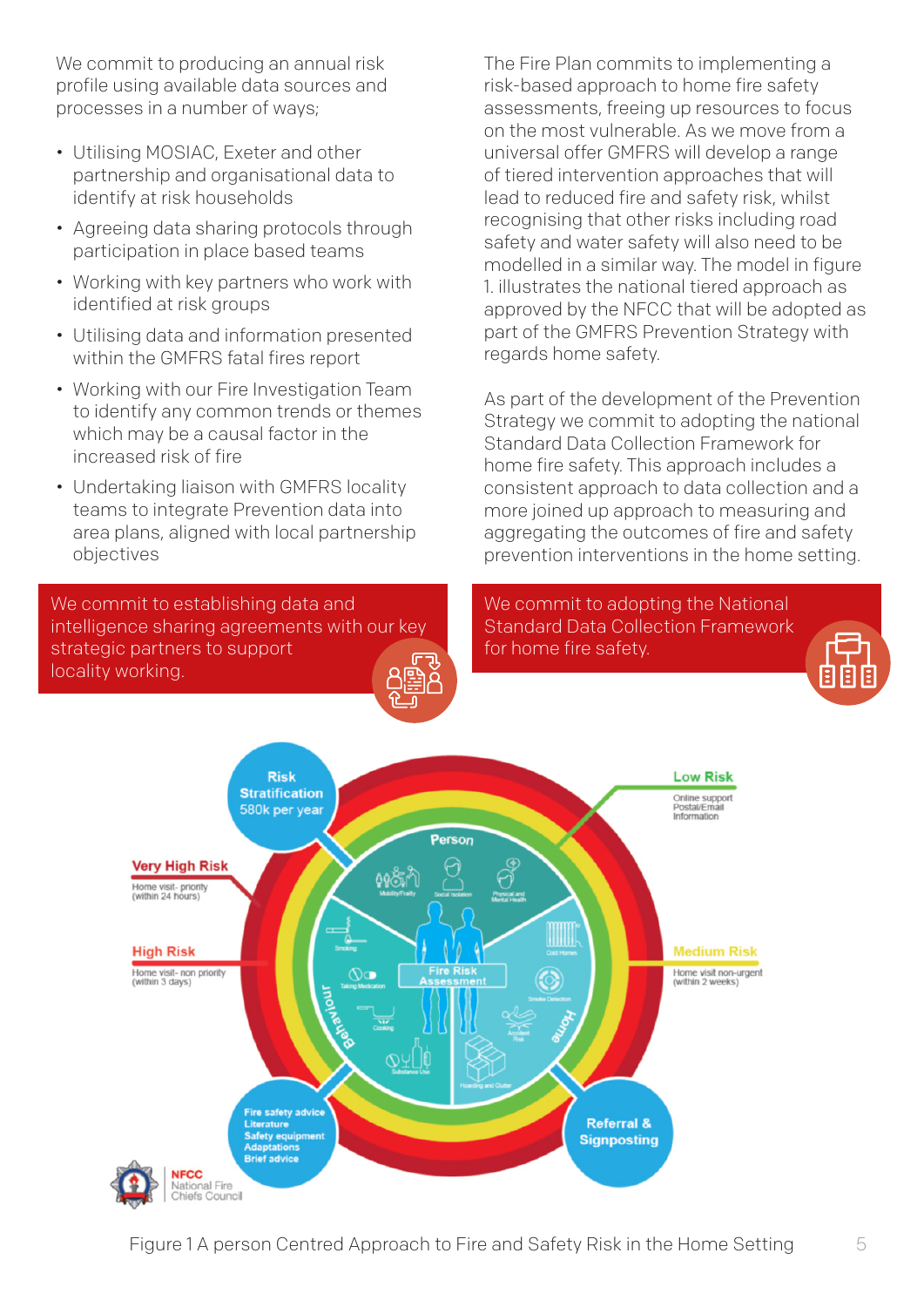# 5. Safeguarding

GMFRS will ensure that all staff are trained to recognise the wide range of factors that can increase fire risk, and help residents get the support available to them.

Though our prevention activity, we will ensure that all GMFRS personnel maintain a proper focus on safeguarding and that this is reflected in sound individual practice and in internal policies, procedures, guidance, and training.

All of our safeguarding activity will promote the safety, dignity, and wellbeing of those individuals we are safeguarding and take into account their wishes, beliefs and personal circumstances.

## 6. Our Prevention Offer

The interventions and programmes we will deliver are not dissimilar to that of many other fire and rescue services. It is important to note that delivery of these interventions will be targeted, risk based and co-delivered with GMFRS Area Based Teams operating within Place Based structures. Further, that delivery will be undertaken by a combination of operational personnel, specialist staff and volunteers as determined by the nature and requirements of that intervention.

We commit to aligning our area management structures and delivery teams with place based partnership structures to deliver a person centred approach to prevention as part of the wider locality plan.



#### Universal Messaging and Campaigns

We commit to publishing and maintaining a website containing guidance and information designed to support the safety of residents and visitors to Greater Manchester, aligned to the risks identified in our corporate planning documents.

As well as general incident rates we will utilise the number of visits to our web based information as a measure of effectiveness.

We commit to publishing an annual calendar of campaigns aligned to local and national risks, undertaking proactive activities to reduce the number of incidents.

As well as general incident rates we will utilise social media and community engagement to evaluate the effectiveness of our campaigns.

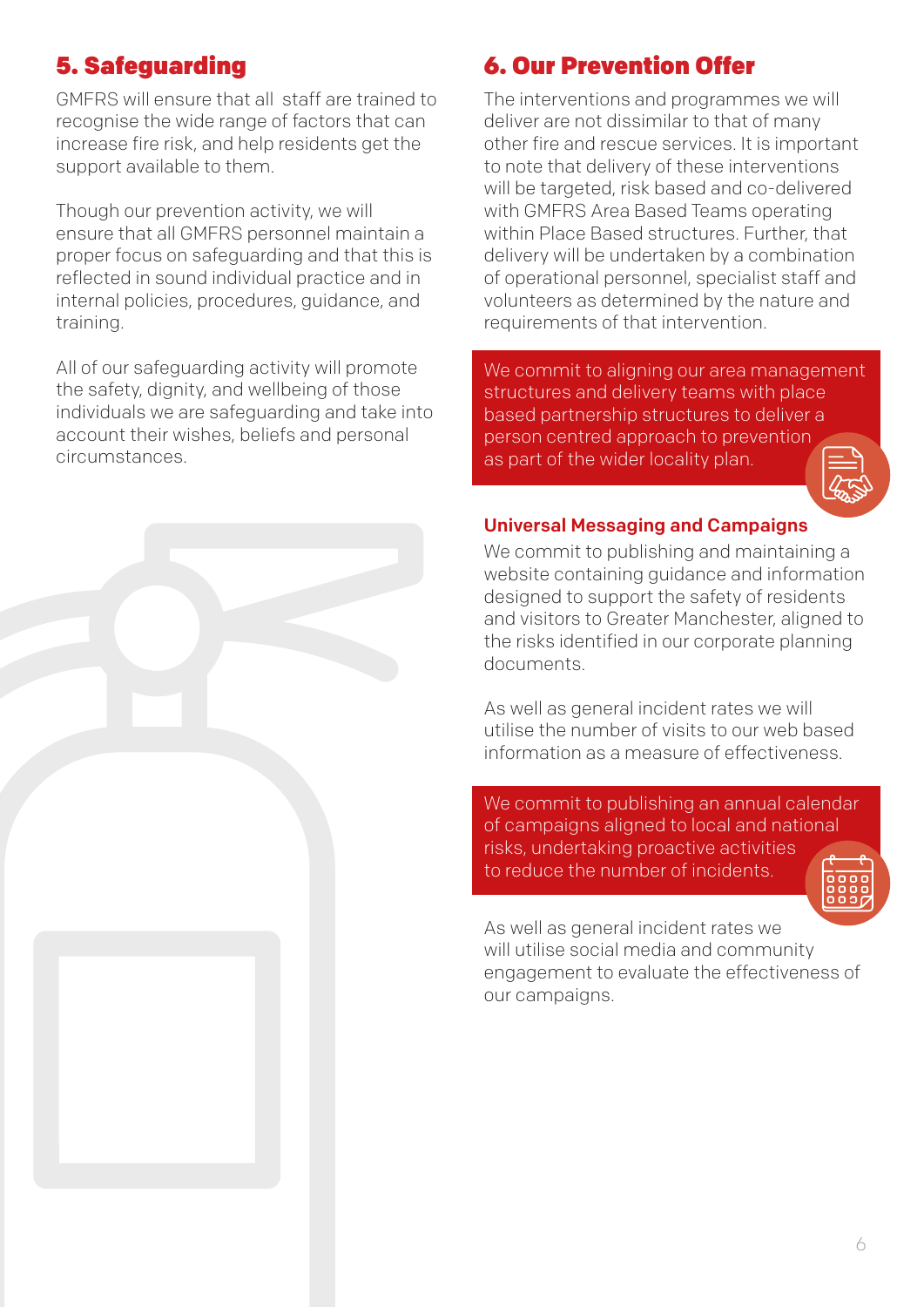#### Targeted Community Engagement

The Fire Plan commits to using intelligence to understand and target all our communities with safety messages and campaigns. Where our risk planning processes and locality risk profiling identify high risk groups, we will work to engage with those groups, using the most appropriate process, to undertake specific prevention interventions.

As well as general incident rates we will utilise the number of engagements with identified 'at risk' groups to evaluate the effectiveness of our campaigns.

#### Online Home Fire Safety Check

We commit to adopting and promoting the NFCC Online Home Fire Safety Check (OHFSC) tool to all residents of Greater Manchester as part of our person centred approach, empowering them to undertake an individual fire risk assessment for their property. We will use the number of GM residents accessing the OHFSC tool as a measure of effectiveness.

We commit to adopting and promoting the NFCC Online Home Fire Safety Check (OHFSC) tool to all residents of Greater Manchester.

#### Targeted Home Fire Safety Assessments (HFSA)

We commit to offering and delivering a HFSA to all individuals identified as being at risk from fire, as determined by the OHFSC or through other referrals.

The HFSA will adopt a person centred process, designed to identify, and mitigate fire risk, aligned to the NFCC person centred framework.

We will undertake promotion of the OHFSC tool using a variety of pathways to identify those at risk from fire. We will also target specific addresses using risk analysis and demographic data sets and asking partners to adopt the OHFSC to identify those at risk from fire.

We commit to adopting the NFCC evaluation framework to measure the success of our HFSA.

#### Road Safety

The Fire Plan commits to supporting local and national programmes to reduce the risks posed by roads, water and other threats. As part of the Safer Roads Greater Manchester Partnership, we will work with partners across Greater Manchester to reduce the number and severity of Road Traffic Collisions (RTCs). We will utilise data from our own service and partner agencies to identify the individuals and groups mostly likely to be affected by RTCs, and deliver interventions and support partnership intiatives designed to reduce that risk.

We will do this utilising a variety of methodologies including general education campaigns and targeted events .

We commit to supporting the Safer Roads Greater Manchester Partnership Safe Drive Stay Alive campaign to reduce road traffic collisions.

We will use general incident rates as a measure of effectiveness.

#### Water Safety

We will work with partners to reduce the number of drownings that occur in Greater Manchester. We will utilise data from our own service and partner agencies to identify the individuals and groups mostly likely to be affected by water incidents, and deliver interventions and support partnership initiatives designed to reduce that risk.

We commit to being active partners in all existing and emerging water safety partnership covering Greater Manchester.

We will do this utilising a variety of methodologies including amongst others general education campaigns and targeted events.





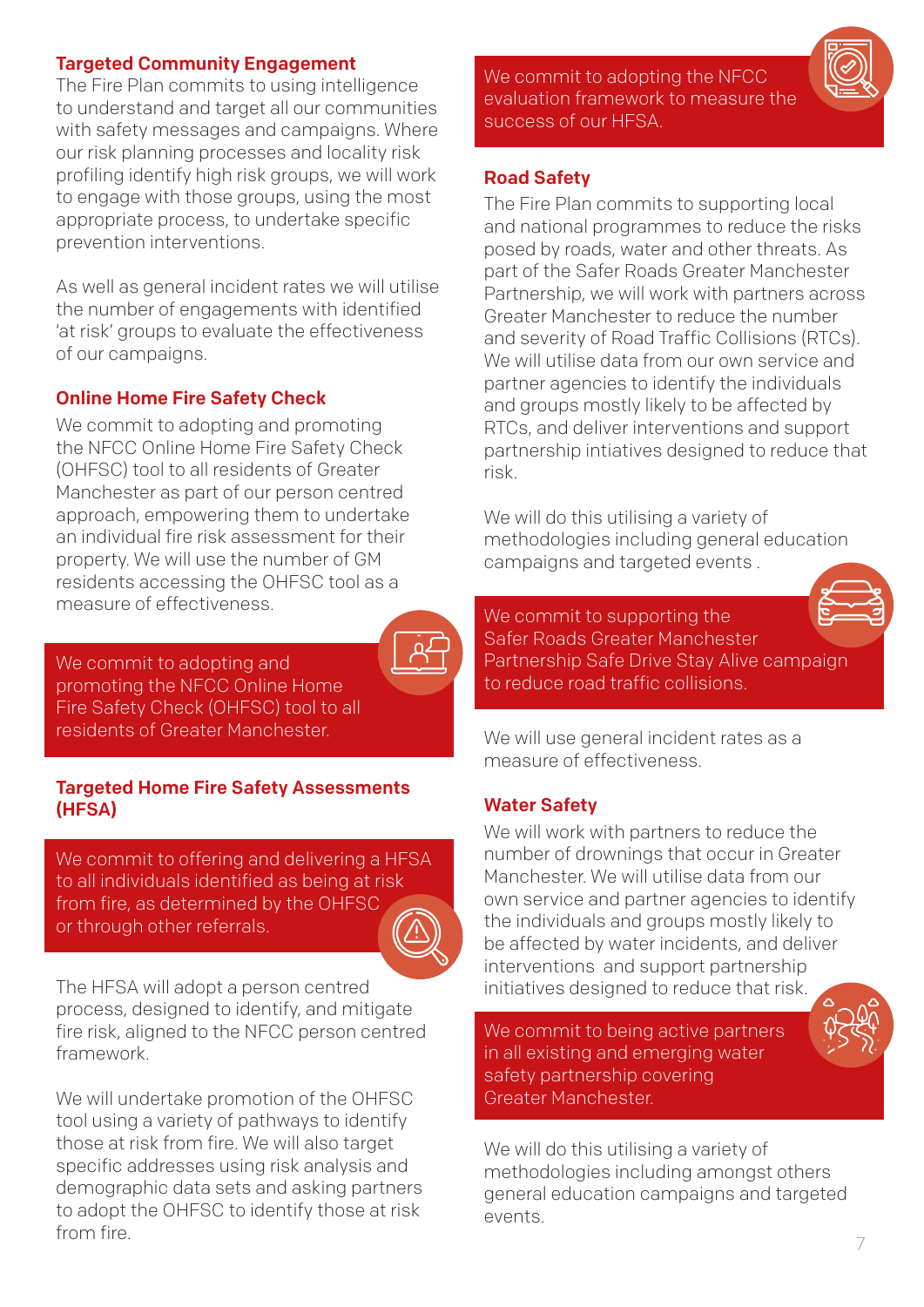## Wildfire and Environmental Prevention

We commit to working with partners to reduce the number of wildfires that occur in Greater Manchester.



We will support prevention activity in areas of high risk, promoting public space protection orders where appropriate, and supporting the work of the GMFRS Wildfire Working Group with campaign materials and messaging.

We will do this utilising a variety of methodologies including general education campaigns and targeted events.

We will use general incident rates as a measure of effectiveness.

#### Prevention Education

The Fire Plan commits to providing resources to schools in Greater Manchester with further face to face support in higher risk areas. This resource will be targeted to those areas, groups and individuals who are identified at risk from fire, aligned to the risks identified in our corporate planning documents.

The Fire Plan commits to expanding our Prevention Education schemes, increasing the number of people from targeted groups who use our Bury Training and Safety Centre (BTSC) whose behaviour or vulnerability means that they are at increased risk, and developing safety packages for different age groups that can be delivered online or in the community. We will also promote the BTSC as a resource available for partner agencies to support joint educational initiatives.

We commit to develop, deliver, and support a variety of all age education programmes designed to reduce the number and severity of fire related incidents including the adoption and use of the NFCC Staywise web based platform.

As well as general incident rates we will utilise the number of engagements with identified 'at risk' groups to measure the effectiveness of our education programmes.

We commit to the delivery of prevention interventions including Fire Cadets, Firefly and a full educational programme delivered through our Bury Training Centre or within the locality for higher risk individuals and groups.



The Prince's Trust Team programme is a nationally recognised personal development programme for 16-25 year olds. As a delivery partner GMFRS run the 12 week personal development course in five areas of Greater Manchester, offering work experience, qualifications, practical skills, community projects and a residential week to young people. The course is targeted at young people who fall into the category designated as NEET (Not in Education, Employment or Training). The life-changing programme is designed to boost the young people's confidence and open the door to work or further training, improving their opportunities and quality of life. GMFRS utilises its positive brand association to great effect in this programme, while including elements of Prevention education to create brand ambassadors in each young person who passes through the programme. Our ambition during the life of this strategy is to increase our number of teams delivering Prince's Trust programmes from five to ten.

We commit to act as a delivery partner for the Prince's Trust



programme in five areas across Greater Manchester to improve the opportunities and life chances for the youth of Greater Manchester.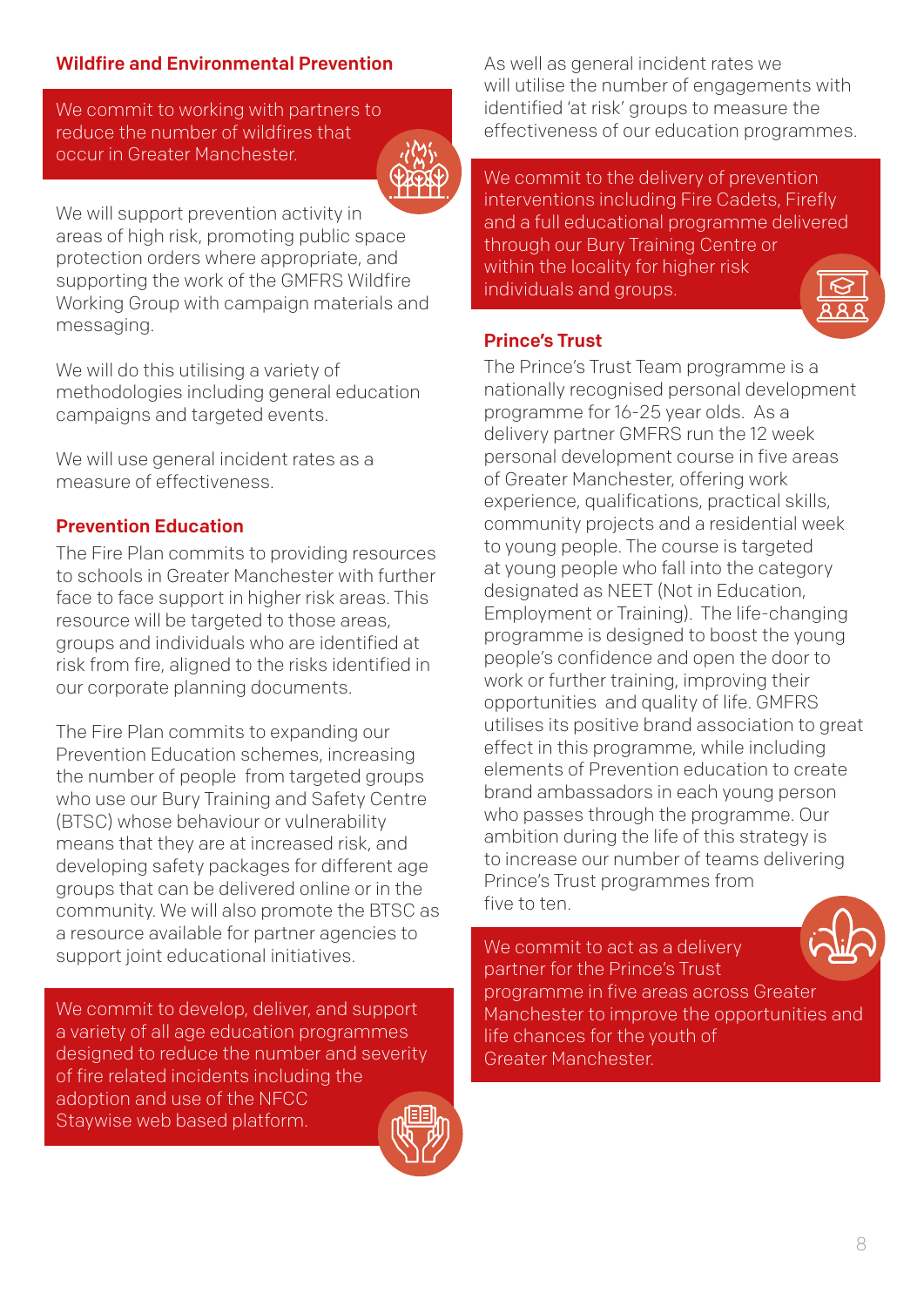#### Volunteering

We commit to recruiting and supporting a widely diverse group of individuals who are representative of our communities as a cadre of GMFRS volunteers to support the delivery of our prevention strategy and the wider GMFRS aims.



We will provide quality opportunities for those individuals to support the aims and objectives of GMFRS, as well as developing personal skills and participating in rewarding tasks.

We will use the number of opportunities for volunteers to add value to the work of GMFRS as a measure of effectiveness.



## 7. Improving our Prevention Services through Evidence

The Fire Plan commits to aligning our prevention activities with our partners. We will survey our peer and partner organisations to identify innovative practice which may be adopted by GMFRS to increase our success at reducing the incidence and impact of fires and other emergencies across Greater Manchester. We will establish a 'what works' forum comprising prevention, protection and response leads from GMFRS and external partners where appropriate to consider how we reduce fire and emergency incidents in Greater Manchester.

We will identify and evaluate the use of technology to increase our effectiveness such as the integration of the OHFSC tool with the HFSA process and the use of station based audio visual equipment to undertake remote HFSAs where a home visit is not possible.

We will look to increase our effectiveness by identifying workforce development opportunities, to increase their ability to recognise risk and implement work to prevent fires and other emergencies.

We commit to producing a workforce development plan for all GMFRS service delivery staff to enable them to deliver the eight core components of the HFSA (as set out in the NFCC Person Centred Framework) in a professional and competent manner.



Each of our strands of prevention work will be subject to a process of periodic and specific review, to evaluate effectiveness, share learning and identify best practice and opportunities for improvement. We commit to producing an evaluation framework for all our prevention work by April 2022.

We commit to continually improving our Prevention Services through the production and evaluation of evidence.

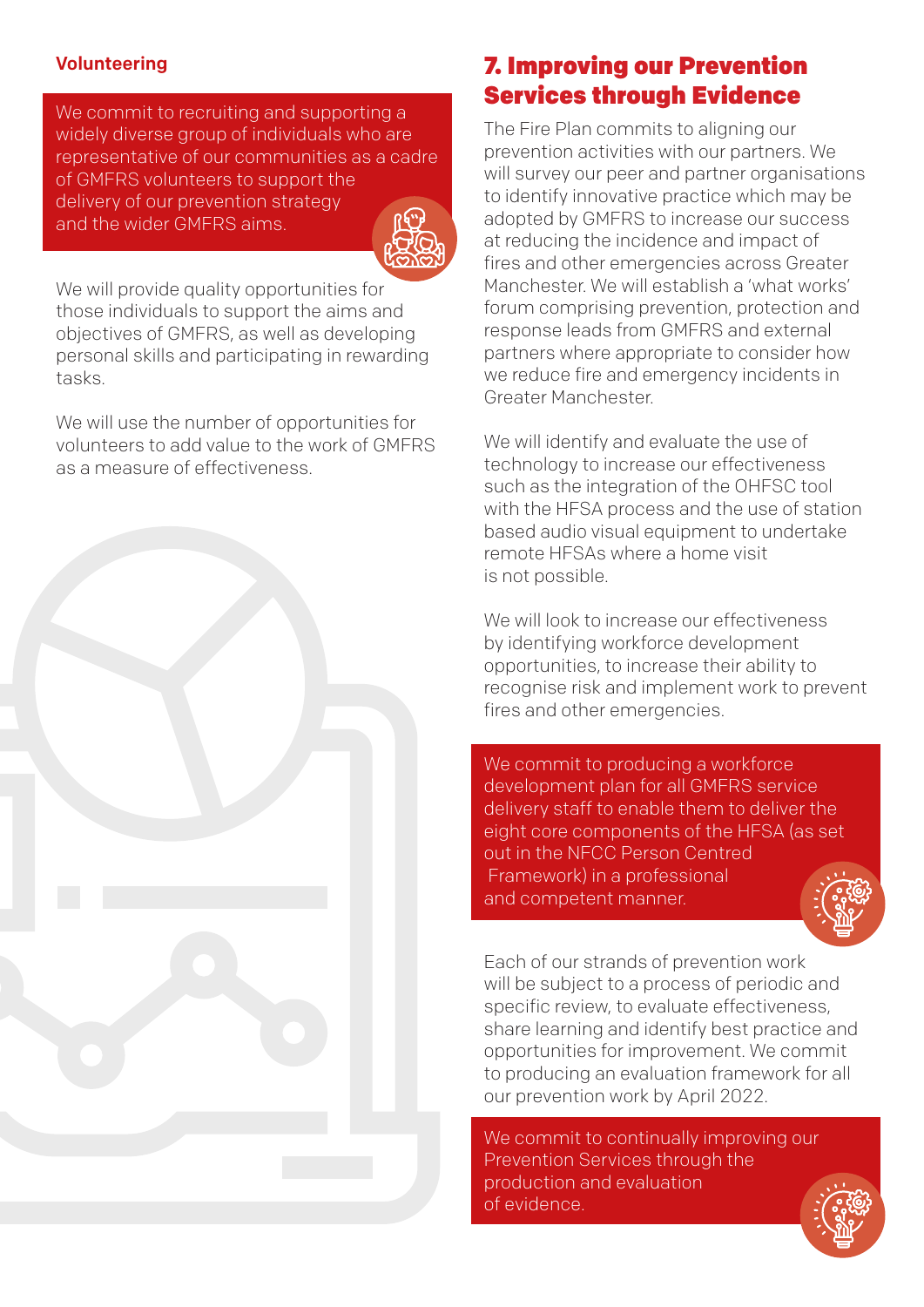## 8. Measuring Success

## The objectives of the Fire Plan are to:

- **1.** Reduce deaths, injuries and damage caused by fire and other threats to our communities.
- 2. Deliver the best value to the public with the least impact on the environment.
- 3. Develop and maintain a diverse, highperforming, and healthy workforce.

The aim of this strategy is to reduce the number of deaths, injuries and damage to property and the environment caused by fires and other threats to our communities.

## The successful delivery of this strategy will result in:

- **1.** The reduction of accidental dwelling fires and deliberate fires that occur in Greater **Manchester.**
- 2. Fewer people dying or being injured by fire and other emergencies in the home and community.
- 3. Operating as part of place-based teams engaging with people with known fire and safety risk, based on improved intelligence through collaboration with our partners.
- 4. The removal of silos and the management and delivery of our prevention strategy by area-based teams, fully supported by a coordination team locally based but centrally managed.
- **5.** The provision of a professional evidence based prevention intervention function in the home and community setting based upon local needs, supported by a quality assurance process.
- 6. A volunteer capability that is active and focussed on supporting delivery of service delivery goals across prevention, protection and response and is representative of our communities to ensure an inclusive and accessible offer.
- 7. The alignment of our Prevention Education offer to the reduction of fire and other risk.

Prevention activity will be monitored and reported in line with a number of associated Key Performance Indicators (KPIs) in line with the GMFRS corporate reporting framework.

Prevention activity will also be recorded as part of the area based delivery plans and measured and reported in line with the GMFRS corporate reporting framework.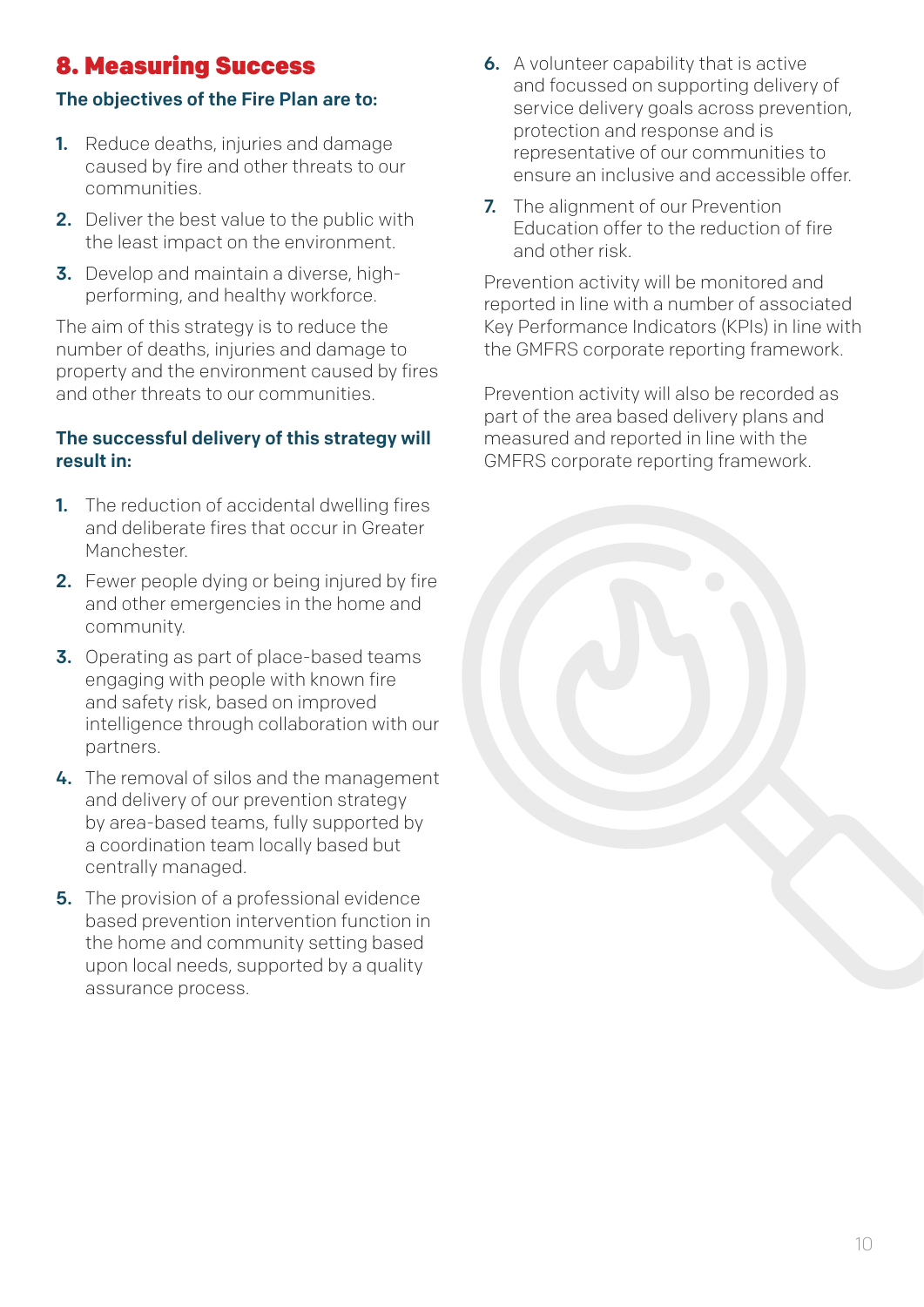| What we do:                                                                                                                                                                                                                                          |                                                                                                                                                                                                                                                   |                                                                                                                                                                                                                                                                      |
|------------------------------------------------------------------------------------------------------------------------------------------------------------------------------------------------------------------------------------------------------|---------------------------------------------------------------------------------------------------------------------------------------------------------------------------------------------------------------------------------------------------|----------------------------------------------------------------------------------------------------------------------------------------------------------------------------------------------------------------------------------------------------------------------|
| Provide a fast, safe, and effective<br>response                                                                                                                                                                                                      | Help people reduce the risks of<br>fires and other emergencies                                                                                                                                                                                    | <b>Help protect</b><br>the built environment                                                                                                                                                                                                                         |
| Use resources sustainably<br>and deliver the<br>most value                                                                                                                                                                                           | Develop a culture<br>of excellence,<br>equality, and inclusivity                                                                                                                                                                                  | Integrate our services in every<br>locality with those<br>of partner agencies                                                                                                                                                                                        |
| How we do it:                                                                                                                                                                                                                                        |                                                                                                                                                                                                                                                   |                                                                                                                                                                                                                                                                      |
| We commit to adopting a<br>person centred approach to<br>prevention and will publish a<br>prevention action plan for Greater<br>Manchester.                                                                                                          | We commit to adopting an all-age<br>approach to our Prevention offer.                                                                                                                                                                             | We commit to adopting the NFCC<br>Inclusion, Equality and Diversity<br>Strategy.                                                                                                                                                                                     |
| We commit to developing locality<br>plans to prevent fires and other<br>emergencies, recognising the factors<br>that drive increased fire and safety<br>risk.                                                                                        | We commit to aligning our area<br>management structures and delivery<br>teams with place based partnership<br>structures to deliver a person<br>centred approach to prevention as<br>part of the wider locality plan.                             | We commit to establishing<br>data and intelligence sharing<br>agreements with our key strategic<br>partners to support locality<br>working.                                                                                                                          |
| We commit to producing an annual<br>risk profile using available data<br>sources to inform our prevention<br>interventions in each locality.                                                                                                         | We commit to adopting<br>the National Standard Data<br>Collection Framework for home<br>fire safety.                                                                                                                                              | We commit to publishing an<br>annual calendar of campaigns<br>aligned to local and national risks,<br>undertaking proactive activities to<br>reduce the number of incidents.                                                                                         |
| We commit to adopting and<br>promoting the NFCC Online Home<br>Fire Safety Check (OHFSC) tool to all<br>residents of Greater Manchester.                                                                                                             | We commit to offering and<br>delivering a HFSA to all individuals<br>identified as being at risk from<br>fire, as determined by the OHFSC<br>or through other referrals.                                                                          | We commit to adopting the NFCC<br>evaluation framework to measure<br>the success of our HFSA.                                                                                                                                                                        |
| We commit to supporting the<br>Safer Roads Greater Manchester<br>Partnership Safe Drive Stay Alive<br>campaign to reduce road traffic<br>collisions.                                                                                                 | We commit to being active partners<br>in all existing and emerging water<br>safety partnership covering Greater<br>Manchester.                                                                                                                    | We commit to working with<br>partners to reduce the number<br>of wildfires that occur in Greater<br>Manchester.                                                                                                                                                      |
| We commit to develop, deliver, and<br>support a variety of all age education<br>programmes designed to reduce the<br>number and severity of fire related<br>incidents including the adoption<br>and use of the NFCC Staywise web<br>based platform.  | We commit to the delivery of<br>prevention interventions including<br>Fire Cadets, Firefly and a full<br>educational programme delivered<br>through our Bury Training Centre<br>or within the locality for higher risk<br>individuals and groups. | We commit to act as a delivery<br>partner for the Prince's Trust<br>programme in five areas across<br>Greater Manchester to improve the<br>opportunities and life chances for<br>the youth of Greater Manchester                                                     |
| We commit to recruiting and<br>supporting a widely diverse group of<br>individuals who are representative<br>of our communities as a cadre of<br>GMFRS volunteers to support the<br>delivery of our prevention strategy<br>and the wider GMFRS aims. | We commit to continually improving<br>our Prevention Services through<br>the production and evaluation of<br>evidence.                                                                                                                            | We commit to producing a workforce<br>development plan for all GMFRS<br>service delivery staff to enable them<br>to deliver the eight core components<br>of the HFSA (as set out in the NFCC<br>Person Centred Framework) in a<br>professional and competent manner. |

## Underpinned by our values:

| <b>Professionalism</b><br><b>Inclusive</b><br><b>Excellence</b><br><b>Honesty</b><br><b>Respect</b><br>i in our role ' |
|------------------------------------------------------------------------------------------------------------------------|
|------------------------------------------------------------------------------------------------------------------------|